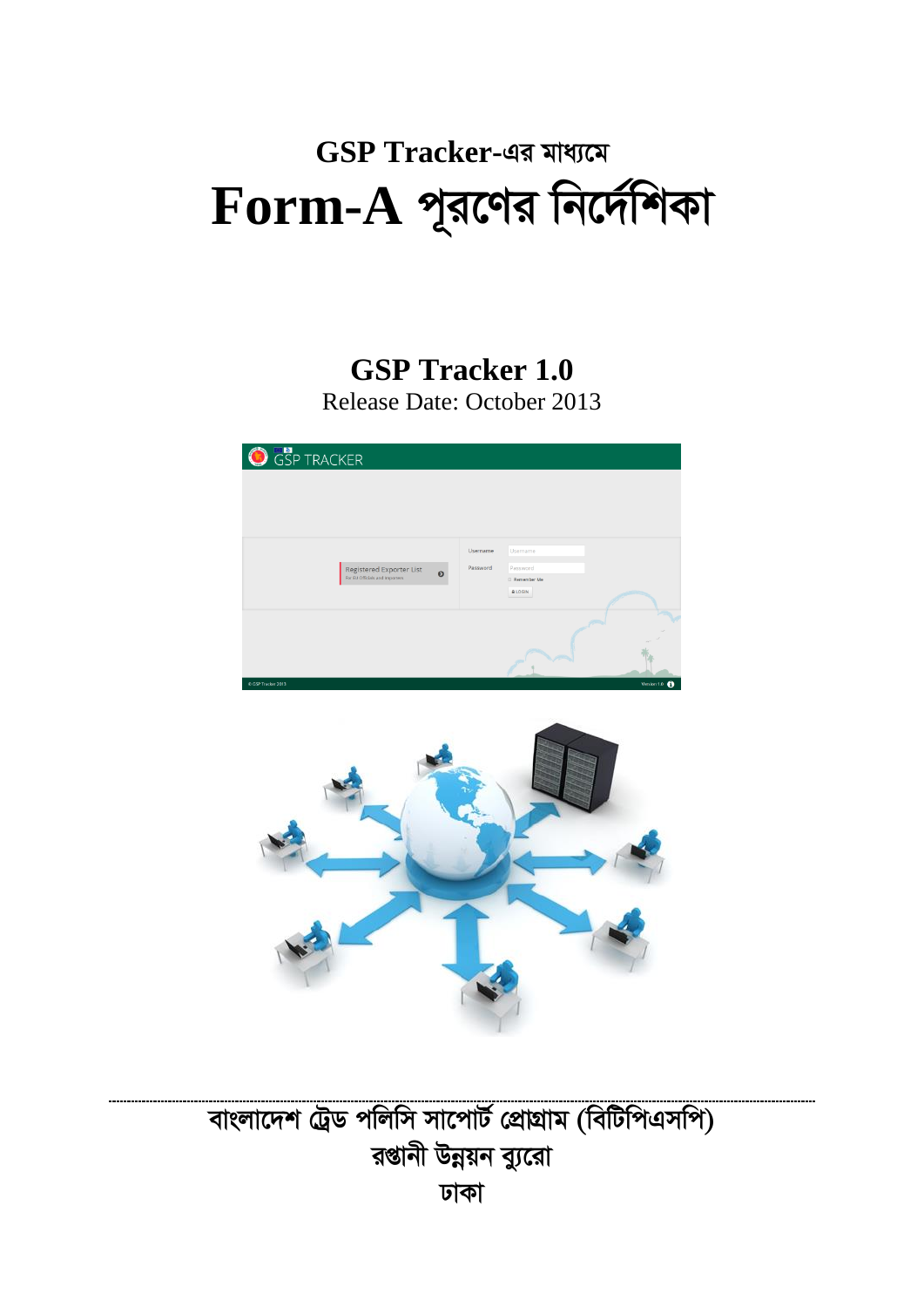# বাংলাদেশ ট্রেড পলিসি সাপোর্ট প্রোগ্রাম (বিটিপিএসপি) রপ্তানী উন্নয়ন ব্যুরো ঢাকা

প্রথম সংস্করণঃ অক্টোবর, ২০১৩

রচনা ও সম্পাদনা মুহাম্মদ হাফিজুর রহমান প্রোগ্রামার, রপ্তানী উন্নয়ন ব্যুরো, ঢাকা মাসুদ আলম

#### গবেষণাঃ

মোঃ আবুল কালাম আজাদ পরিচালক (বস্ত্র), রপ্তানী উন্নয়ন ব্যুরো, ঢাকা ফাহিম আনোয়ার, প্রধান নির্বাহী, জিএসপি অটোমেশন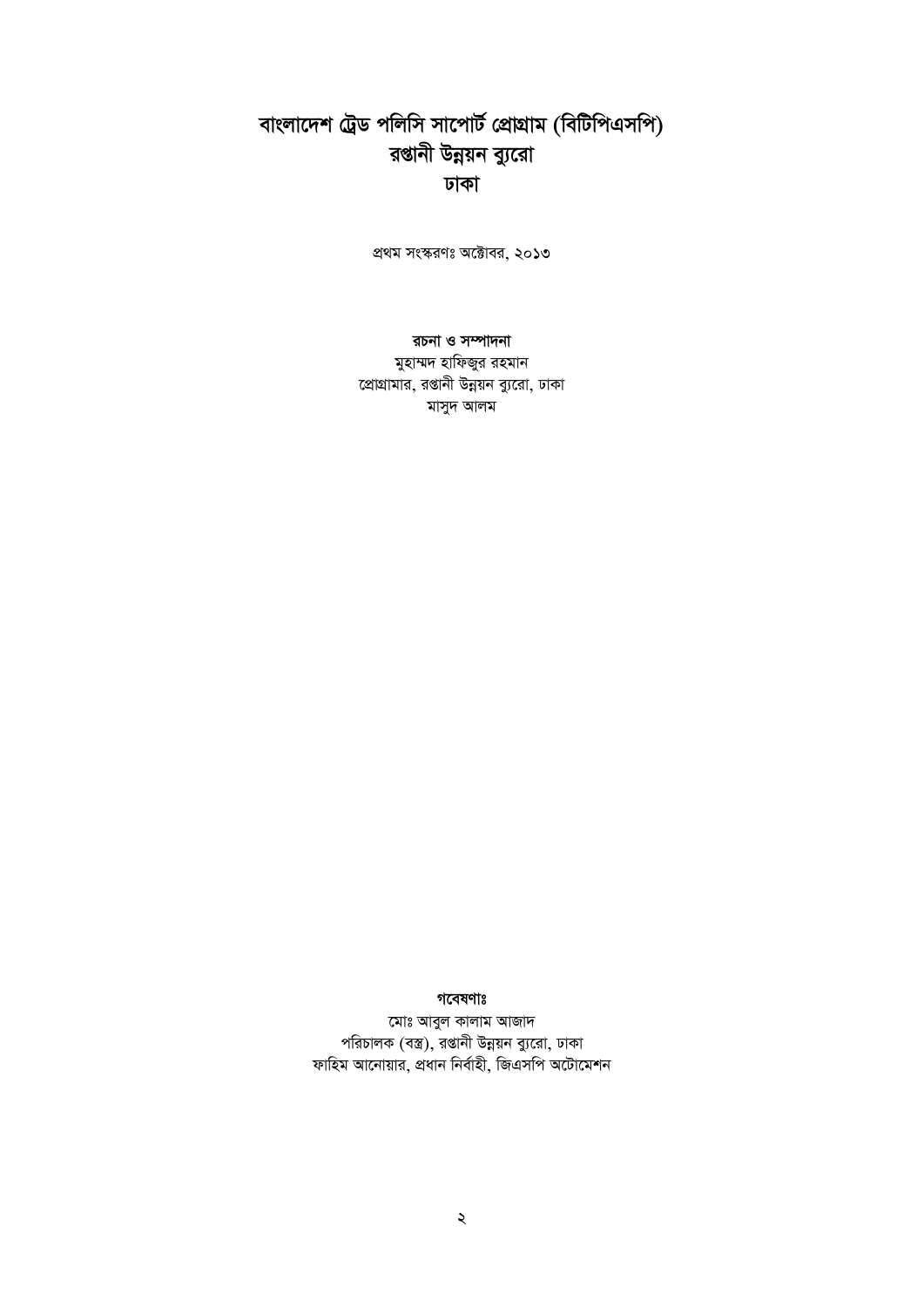| Ш | D<br>N |  |
|---|--------|--|
|   |        |  |

| ডবষয়                                                     | পৃষ্ঠা নম্বর  |
|-----------------------------------------------------------|---------------|
| ভূমিকা                                                    | 8             |
| জিএসপি অটোমেশন সম্পর্কিত প্রাসঙ্গিক কথা                   | ৫             |
| $Form-A$ এর নমুনা                                         | ৮             |
| $Form-A$ পূরণের নির্দেশনা                                 | ৯             |
| GSP Tracker এর মাধ্যমে Form-A পূরণের নমুনা চিত্র          | ১২            |
| $GSP$ $Tracker$ এর মাধ্যমে $Form-A$ সংযুক্তির নমুনা চিত্র | $\mathsf{S}8$ |

*এ নির্দে*শিকায় কোন ভুল-ক্রটি বা অসংগতি পরিলক্ষিত হলে তা জনাব মুহাম্মদ হাফিজুর রহমান (প্রোগ্রামার), রপ্তানী উন্নয়ন *ব্যু*রো, টিসিবি ভবন (দ্বিতীয় তলা), ১, কাওরান বাজার, ঢাকা-১২১৫। ফোনঃ ৯১৪৪৮২১-২৪, ফ্যাক্সঃ +৮৮-০২-৯১১৯৫৩১ *GB wVKvbvq AewnZ Kivi Rb¨ mswkøó mK‡ji cÖwZ mwebq Aby‡iva Rvbv‡bv n‡jv|*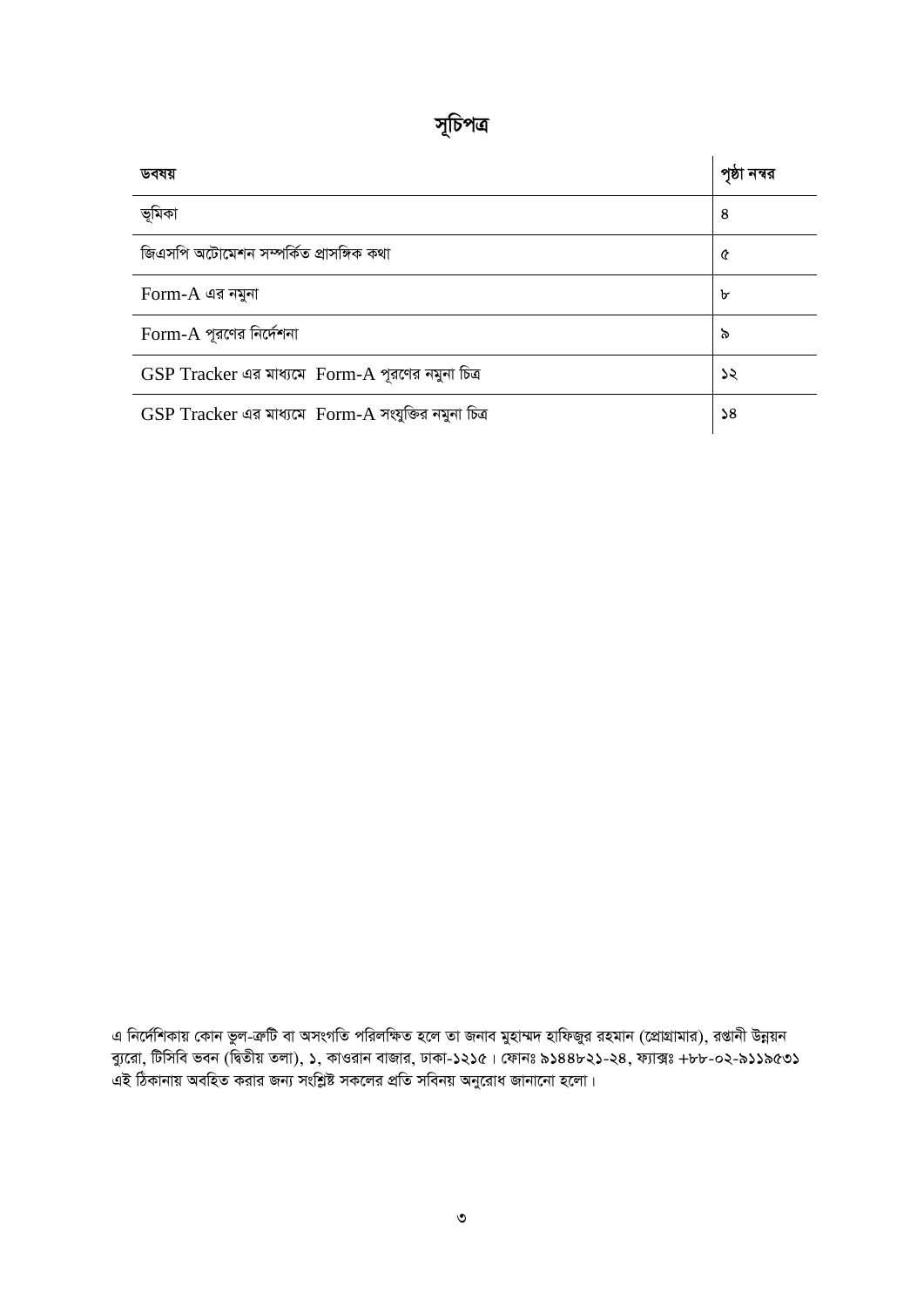#### ভূমিকা

বাংলাদেশ ট্রেড পলিসি সাপোর্ট প্রোগ্রাম (বিটিপিএসপি) প্রকল্পের আওতায় রপ্তানী উন্নয়ন ব্যুরোর জিএসপি সেবা প্রদান কম্পিউটারাইজড পদ্ধতিতে সম্পন্নকরণের উদ্দেশ্যে বিটিপিএসপি প্রকল্প বিগত এপ্রিল ০৮, ২০১২ তারিখ হতে শুরু হয়েছে। এই প্রকল্পের অন্যতম লক্ষ্য হলো ইইউভুক্ত দেশসমূহে বাংলাদেশের তৈরী পোষাকসহ বস্ত্র সামগ্রী রপ্তানীর বিপরীতে জিএসপি সনদ ইস্যুর ক্ষেত্রে ইইউ প্রণীত নিয়ম অনুসরণ করে জিএসপি সনদ ইস্যুসহ জিএসপি সংক্রান্ত সকল সেবা প্রদান দ্রুততর করার লক্ষ্যে জিএসপি সংক্রান্ত সকল কার্যাদি কম্পিউটারের মাধ্যমে সম্পাদনের জন্য কম্পিউটার সফটওয়্যার জিএসপি ট্রাকারের প্রচলন করা (GSP TRACKER)। এই জিএসপি ট্রাকারের মাধ্যমে ইপিবিতে নিবন্ধিত রপ্তানীকারকদের প্রচলিত ধারায় তৈরী ডাটাবেজ-কে কম্পিউটার সফট্ওয়্যারের মাধ্যমে ডিজিটাল পদ্ধতিতে ব্যবস্থাপনায় এনে জিএসপি সেবাসহ এই সংক্রান্ত সেবাকে ই-সেবায় প্রবর্তন করা হয়।

নতুন এই পদ্ধতিতে জিএসপি সংক্রান্ত সেবাসমূহ পাওয়ার ক্ষেত্রে জিএসপি ফরম কিভাবে পূরণ করতে হবে তার নির্দেশিকাও একই সময়ে প্রকাশ করা হয়েছে। ইতোমধ্যে সামগ্রিক প্রক্রিয়ার আধুনিকরণের কাজ সম্পন্ন হয়েছে। যেমনঃ পণ্য রপ্তানীকরণের ক্ষেত্রে পণ্য জাহাজীকরণ বাংলাদেশ থেকে হয়েছে কি না তা নিশ্চিত হওয়ার জন্য কাষ্টমস-এর  $\operatorname{ASYCUDA}$ WORLD ডাটাবেজ ও বাংলাদেশ ব্যাংকের EXP ডাটাবেজের সাথে সরাসরি লিংক স্থাপন। আবেদন পত্রের সাথে সংযুক্তি হিসাবে সাপোর্ট ডকুমেন্টের সংখ্যা কমিয়ে আনা এবং ইউরোপীয় কমিশনের দুটি গুরুতুপূর্ণ বিভাগ ডিজি (টাক্সুড) এবং  $OLAF$ -এর সাথে সফটওয়্যারের মাধ্যমে লিংক স্থাপন।

বিগত <mark>১লা অক্টোবর, ২০১৩</mark> তারিখে প্রথমবারের মতো জিএসপি ট্রাকার চালু করা হয়েছে। জিএসপি ট্রাকার সফটওয়্যার তৈরী ও এর উন্নয়নের ক্ষেত্রে ইইউ-এর প্রতিনিধি ও সকল পরামর্শক এবং সর্বোপরি ব্যরোর বস্ত্র বিভাগ সংশ্লিষ্ট কর্মকর্তাবৃন্দ সার্বিকভাবে সহযোগিতা করেছেন। আমরা তাদের কাছে কৃতজ্ঞ। আশা করি ইউরোপীয় ইউনিয়ন রপ্তানী উন্নয়ন ব্যুরোর অন্যান্য আঞ্চলিক ও শাখা অফিসে জিএসপি সনদ জারীর পদ্ধতি আধুনিকায়ণে সহায়তার হাত বাড়িয়ে দিবেন। প্রণীত এই নতুন ধারায় আনয়নের ক্ষেত্রে যারা অক্লান্ত শ্রম দিয়েছে তাদেরকে আন্তরিক ধন্যবাদ।

> শুভাশীষ বস ভাইস-চেয়ারম্যান

8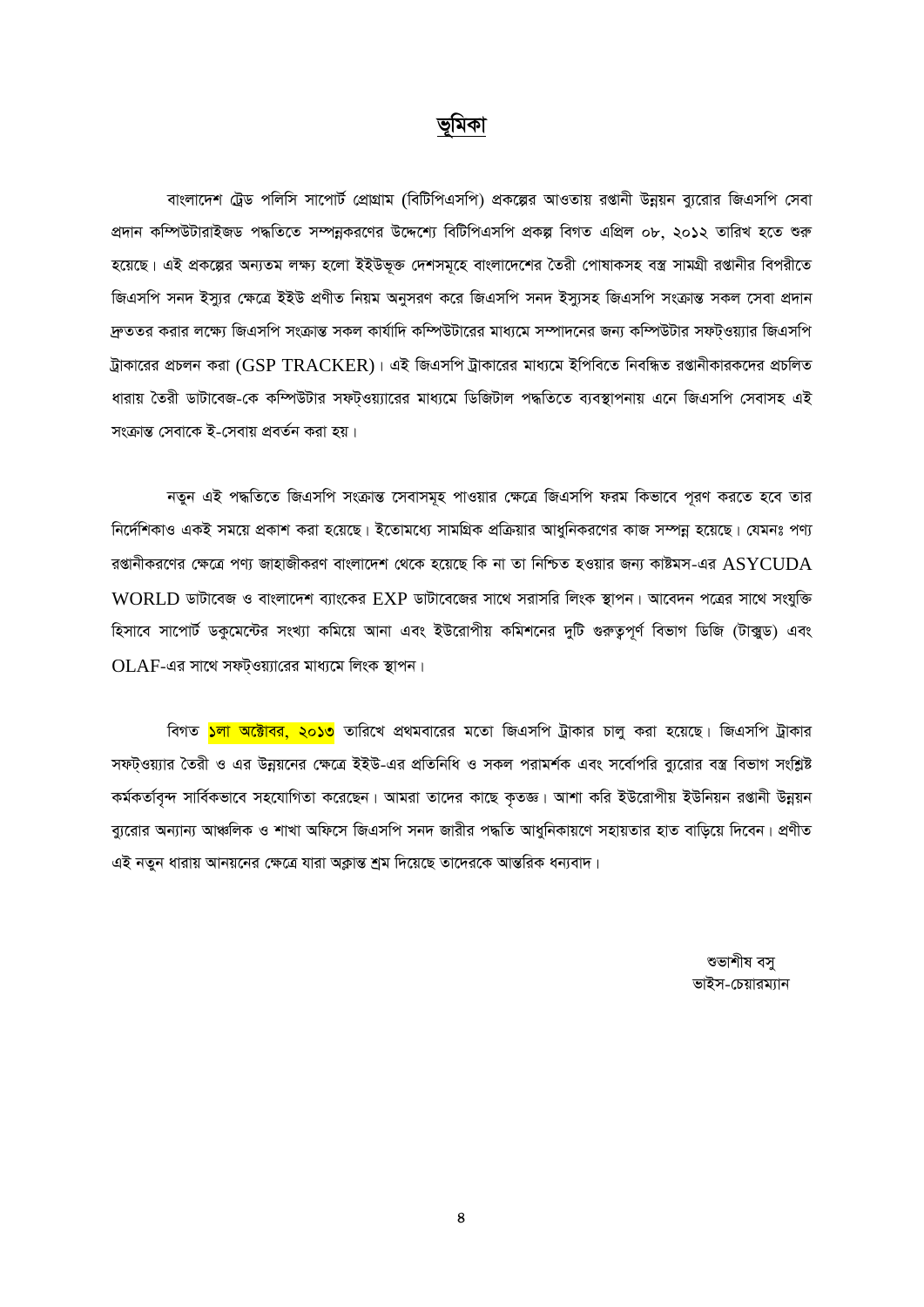#### *জিএসপি অটোমেশন সম্পৰ্কিত প্ৰাসঙ্গিক কথা*

বাংলাদেশ সরকার ও ইউরোপীয়ন ইউনিয়নের যৌথ অর্থায়নে বাংলাদেশ ট্রেড পলিসি সার্পেটি প্রোগ্রাম (বিটিপিএসপি) শীর্ষক প্রকল্পটি বর্তমানে বাণিজ্য মন্দ্রালয়ের অধীনে বাস্তবায়নাধীন রয়েছে। বিটিপিএসপি প্রকল্পের অন্যতম অংশ হলো রপ্তানী  $\vec{v}$ ন্নয়ন ব্যরোর GSP অটোমেশন। রপ্তানী উন্নয়ন ব্যরোর GSP অটোমেশনের আওতায় নির্মিত  $\vec{GSP}$  Tracker সফটওয়্যারটি ইউরোপীয় ইউনিয়ন প্রনীত নিয়ম অনুসরন করে তৈরী করা হয়েছে।  $\mathrm{GSP}$  অটোমেশনের অধীনে তৈরী পোষাক ও বম্ব সামগ্ৰী রপ্তানী কারকদের ম্যানুয়াল পদ্ধতিতে নির্মিত নিবন্ধন ডাটাবেজ কে কম্পিউটারাইজেশনের মাধ্যমে ডিজিটাল করা  $\bar{z}$ য়েছে। এই সফটওয়্যারটির মাধ্যমে তৈরী পোষাক ও বম্ব সামগ্রী রপ্তানীর ক্ষেত্রে রপ্তানীর বিপরীতে ইস্যুকৃত  $\operatorname{GSP}$  সনদ  $\,$ সংক্রান্ত জালিয়াতি রোধকরা সম্ভব হবে। এছাড়াও একজন রপ্তানীকারক ইন্টারনেট ব্যাবহার করে  $\, {\rm GSP \, Trace} \,$ এর মাধ্যমে সার্ভারে গচ্ছিত ডাটাবেজ থেকে নিবন্ধন ও রপ্তানীর বিপরীতে ইস্যুকৃত জিএসপি সনদ সংক্রান্ত হালনাগাদ তথ্য যে *কোন সময় দেখতে পাবে ।* 

#### *GSP* সুবিধার প্রবর্তন ঃ

*বাংলাদে*শ এলডিসি অৰ্ন্তভুক্ত দেশ হওয়ায় ইউরোপীয়ন ইউনিয়ন তৈরী পোষাক ও বম্ভ সামগ্রী সহ অন্যান্য ২০৬ টি পন্যের উপর রপ্তানীর ক্ষেত্রে ইউরোপীয়ন ইউনিয়ন ভুক্ত দেশ সমুহে শ্লকমুক্ত বাজার প্রবেশাধীকার ১৯৭৪ থেকে দিয়ে আসছে । রগুানীকারকেরা রগুানী উন্নয়ন ব্যুরোর মাধ্যমে উক্ত সুবিধাটি গ্রহন করে থাকে। সর্বশেষ ২০১০ সালে "Commission Regulation (EU) 1063/2010<sup>"</sup> ইউরোপীয়ন ইউনিয়ন কতৃক হালনাগাদ করা হয়েছে। হালনাগাদকৃত ''Commission Regulation (EU) 1063/2010" রপ্তানীকৃত পণ্যর অরিজিনিটি নিশ্চিত করার বিষয়ে বার্ধ্যবাদকতা রয়েছে । মুলতঃ রপ্তানীকৃত পণ্যর অরিজিনিটির বিষয়টি নিশ্চিত করন ও স্বল্প সময়ে সর্বাধুনিক সেবা প্রদানের বিষয়টি লক্ষ্য *‡i‡L B›Uvi‡bU e¨venvi K‡i* GSP *mb` cªvwßi Rb¨ Av‡e`b Ki‡Z* GSP Tracker *mdUIqviwU Pvjy Kiv n‡q‡Q|* 

#### *ফরমের অংশসমূহ ঃ*

 $\operatorname{GSP}$  Tracker সফটওয়্যারটির আবেদন ফরমে মুলতঃ ৩টি অংশ রয়েছে। এর মধ্যে প্রথম অংশ রপ্তানীকারক সম্পর্কিত তথ্য যা সয়ংক্রিয়ভাবে পরণ হয়ে যাবে । ফরমের ২য় অংশে রপ্তানীকারক রপ্তানী সংক্রান্ত তথ্য দ্বারা পরণ করবে এবং আবেদন ফরমের সর্বশেষ অংশ রপ্তানী উন্নয়ন ব্যুরোর পক্ষথেকে পূরণ করা হবে।

#### *†NvlYv t*

 $\operatorname{GSP}$  সনদ অনলাইনে আবেদনের সময় ফরমে উল্লেখিত সকল তথ্যের সত্যতা নিশ্চিত করার লক্ষ্যে নিম্নোক্ত ঘোষণা প্রদান  $\frac{1}{2}$  করতে হবে *[অরিজিনাল*  $GSP$  *ফরমের (হার্ডকপি) এর অনুরুপ]*ঃ

- *01)* GSP *di‡g cÖw`q mKj Z\_¨ wbf~©j;*
- *02)* GSP *di†gi mv‡\_ mshyw³‡Z `vwLjK…Z mv‡cv©U WKz‡g›U mgyn mwVK;*
- *03)* GSP *mb` cÖvwßi †¶‡Î AvBbMZ eva¨evaKZv mwVKfv‡e cvjb Kiv n‡q‡Q|*

*Dchy©³ `vq-`vwqZ¡ Ges eva©¨evaKZv MÖnY K‡i DwjøwLZ †NvlYv cÖ`vb Kivi Rb¨* GSP *dig Gi mywbw`©ó ¯'vbwU c~iY Ki‡Z n‡e|*

*5*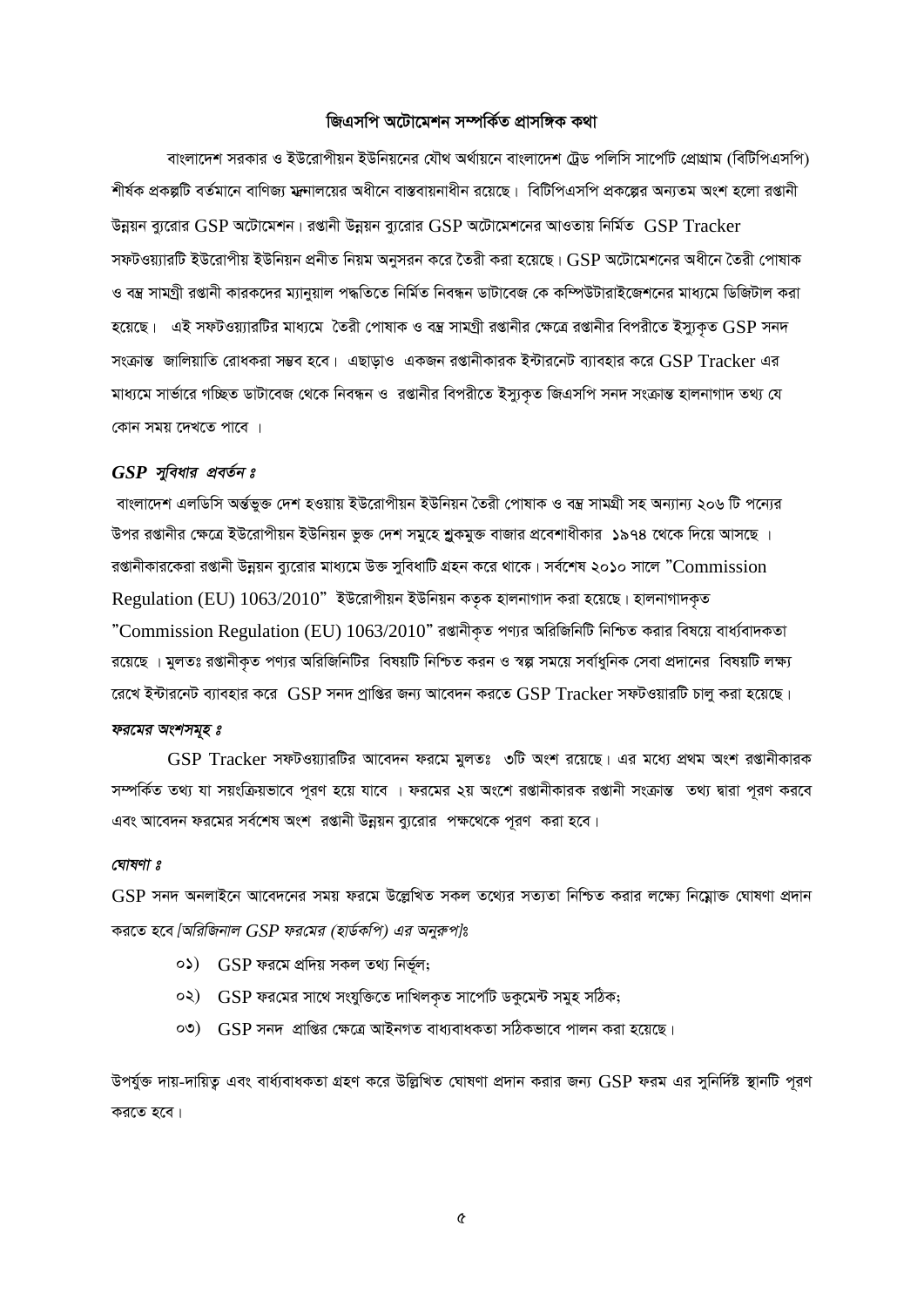#### GSP Tracker সফটওয়্যারটিতে Login এর নিয়মাবলী ও GSP ফরম পূরণ ঃ

 $GSP\ Tracker$  সফটওয়্যারটিতে  $Login$  ও  $GSP$  ফরম প্রণ এর জন্য প্রয়োজনীয় হার্ডওয়্যার ও সফটওয়্যারঃ *কম্পিউটারঃ যে কোন সাধারন মানের কম্পিউটার)*, *Acv‡iwUs wm‡÷gt Windows(xp,Win7/8 etc.)/ Linux/others.*  $\sigma$ দ্বয়ব ব্ৰাউজার ঃ Mozilla FireFox, Internet Explorer (version 10), Google Chrome । এছাডা ডায়ালআপ/বডব্যান্ড ইন্টারনেট কানেকশান, স্কানার, ও প্রিন্টার ।

 $\bar{z}$ ন্টারনেট সংযোগ রয়েছে এমন একটি কম্পিউটারে GSP ট্রাকার সফটওয়ারটি চালু করতে ব্রাউজারের (Google Chrome, Mozilla, Internet Explorer) এড্ৰেসবারে www.epb-gsp.gov.bd লিখে এন্টার বাটন প্রেস করলে  $GSP$  Tracker এর Login পেইজ ওপেন হবে। Login পেইজে রপ্তানী উন্নয়ন ব্যুরো থেকে প্রাপ্ত ইউজারনেম (নিবন্ধন  $\bar{n}$ দ্বর) ও পাসওয়ার্ড ব্যাবহার করে GSP Tracker সফটওয়্যারটিতে Login করে আবেদন ফরমের চাহিদা মাফিক তথ্য  $4$ ন্ট্রি করতে হবে এবং সংযুক্তি হিসাবে প্রয়োজনীয় সার্পেটি ডকুমেন্টের স্ক্যান কপি Attach করে Submit করতে হবে। উল্লেখ্য, আবেদন ফরম পরণের পর একবার দাখিল করলে পরবর্তিতে রপ্তানীকারকের যদি রপ্তানী সংক্রান্ত তথ্য হালনাগাদ করার  $\alpha$ য়োজন হয় সে ক্ষেত্রে রপ্তানীকারককে ইপিবি কর্তৃপক্ষের সাথে যোগাযোগ করতে হবে।

*AbjvB‡b* GSP *dig c~i‡bi ‡¶‡Î †h mKj Z\_¨ e¨envi Kiv n‡q‡Q wVK †mB Z\_¨ m¤^wjZ dig c~i‡Yi প্রিন্টেড কপির তথ্য মোতাবেক* অরিজিনাল ফরম পুরণ কওে সংযুক্তি হিসাবে প্রয়োজনীয় সাপেটি ডকুমেন্ট সহ ইপিবি কর্তৃপক্ষের নিকট দাখিল করতে হবে। উল্লেখ্য যে, অনলাইনে ফরম পূরণের সময় আবেদন Submit করার পূর্ব পর্যন্ত Edit এবং Save করা যাবে।

 $\bar{z}$ তোমধ্যে ইপিবি কতৃপক্ষ কতৃক নিবন্ধিত প্ৰত্যেক রপ্তানীকারকদের তথ্য হালনাগাদ করা হয়েছে। প্রত্যেক রপ্তানীকারকদের জন্য ইউরোপীয় ইউনিয়ন প্রনীত নিয়ম অনুসরন করে সাত ডিজিট এর একটি নিবন্ধন নম্বর দেওয়া হয়েছে ।  $\widehat{r}$ বিন্ধন নম্বরটির ফরমেট ইইউ এর নিয়ম অনুযায়ী ইংরেজী বর্ণ ও সংখ্যার সমন্বয়ে তৈরী করা হয়েছে, যেমন-  $\mathrm{BD}00001$ । ইপিবি কতৃপক্ষ প্রত্যেক রপ্তানীকারকদের একটি ইউজারনেম (নিবন্ধন নম্বর) এবং পাসওয়ার্ড ই-মেইল এর মাধ্যমে প্রেরন *কর*বে। প্রাথমিক ভাবে সকল রপ্তানীকারকদের জন্য পাসওয়ার্ড সরবরাহ করা হবে, পরবর্তীতে প্রত্যেক রপ্তানীকারককে নিজস্ব *দি*রাপত্তার জন্য প্রথম Login করার পর পাসওয়ার্ড পরিবর্তন করে নিতে হবে। উল্লেখ্য প্রত্যেক রপ্তানীকারক কেবল তার নিজস্ব ইউজারনেম এবং পাসওয়ার্ড ব্যাবহার করে  $\mathrm{GSP}$  ফরম এর জন্য আবেদন বা ফরম পরণ করতে পারবে।

#### *GSP* ফরম পূরণ ঃ

এই নির্দেশিকাতে GSP ফরমের প্রতিটি ঘর কিভাবে পূরণ করতে হবে তার ব্যাখ্যা ও উদাহরণসহ উপস্থাপন করা *হ*য়েছে। প্রত্যেকটি অনুচ্ছেদ নম্বর দ্বারা ফরমের ঘর নম্বর বুঝানো হয়েছে এবং নির্দেশনা অনুসরণ করে নির্ভূলভাবে ফরমটি পূরণ করতে হবে। বিভিন্ন কোড এবং অন্যান্য তথ্য যাতে সঠিকভাবে লেখা হয় সে বিষয় নিশ্চিত হতে হবে। অসম্পূর্ণ বা ভূল তথ্য প্রদান করা হলে আবেদনটি বাতিল বা প্রত্যাহার করা হতে পারে। এমন কি ক্ষেত্র বিশেষে শাস্তিমূলক ব্যবস্থা গ্রহণ করা হতে <u>পারে।</u>

*6*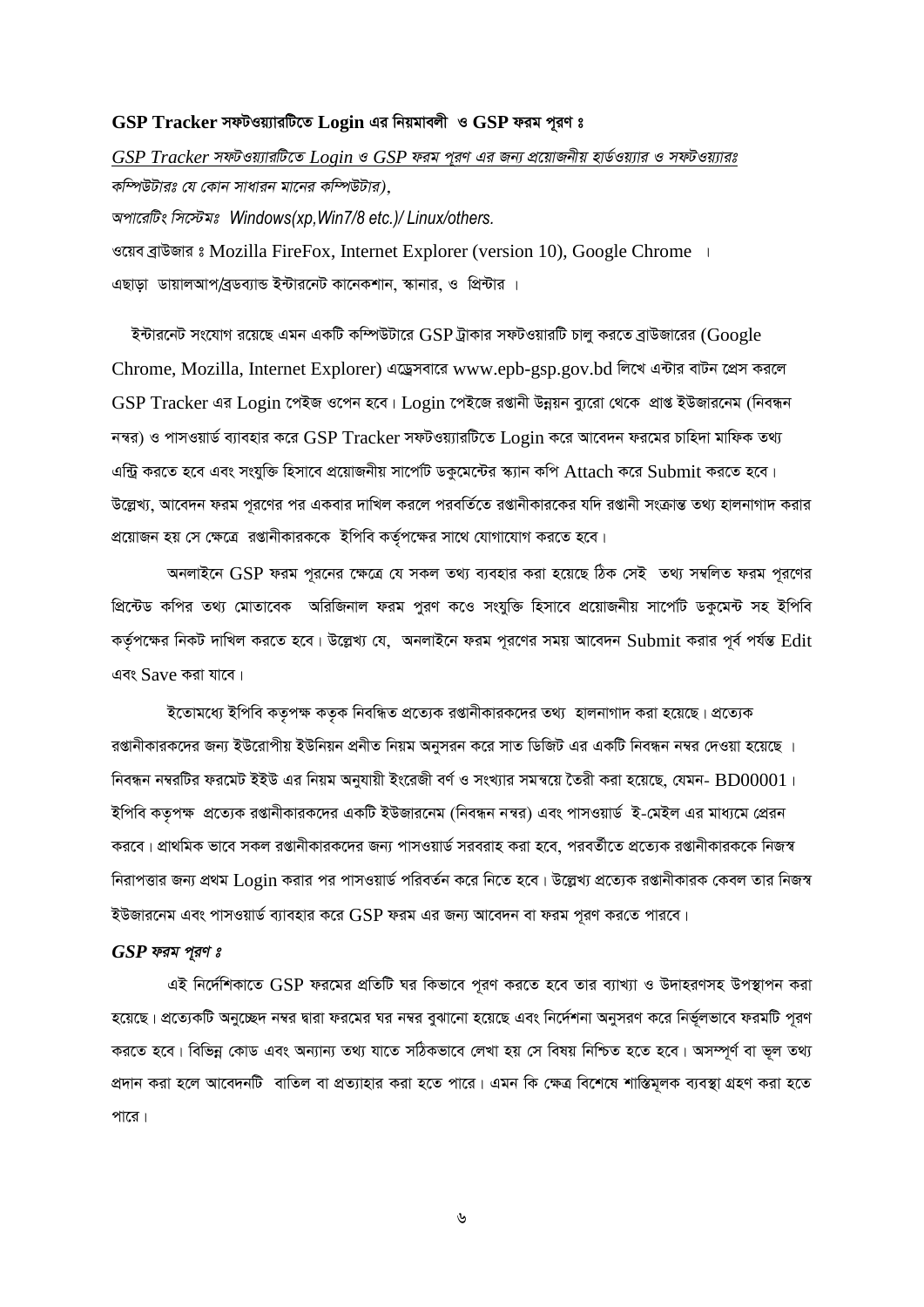#### $GSP$  ফরম দাখিল প্রক্রিয়া ঃ

ইউজারনেম (নিবন্ধন নম্বর) ও পাসওয়ার্ড ব্যাবহার করে  $\, {\rm GSP \, Trace}$ দি ${\rm G}$ জ্যারটিতে  ${\rm Log}$ in করে আবেদন ফরমের চাহিদা মাফিক তথ্য এন্ট্রি করে ফরম পূরণ করতে হবে।  $\operatorname{GSP}$  ফরম পূরণ এর পরে নিম্নোক্ত সার্পেটি ডকুমেন্ট সমূহের scan কপি নির্ধারিত স্থানে attach করতে হবে।

| a            | Commercial Invoice;                    |
|--------------|----------------------------------------|
| $\mathbf{b}$ | Bill of Export (Customs Shipping Bill) |
|              | Bill of Lading; and                    |
|              | Bangladesh Bank EXP.                   |

অতপরঃ GSP Tracker এর Submit বাটনে ক্লিক করতে হবে। অনলাইনে GSP ফরম পূরণের সময় যে তথ্য সরবরাহ করা হয়েছে অরিজিনাল  $\operatorname{GSP}$  ফরমে (হার্ডকপি)একই তথ্য সরবরাহ করতে হবে। এরপর অরিজিনাল  $\operatorname{GSP}$  ফরমের সাথে সংযুক্তি হিসাবে উপরোক্ত চারটি ডকুমেন্টের মূলকপি ইপিবি-তে দাখিল করতে হবে। GSP সনদ প্রাপ্তির ক্ষেত্রে রপ্তানীকারকদের জন্য Urgent(৬/৮/১২ ঘন্টা) এবং Normal দুটি অপশোন থাকবে । নির্ধারিত ফি জমা দিয়ে উক্ত সেবা গ্রহন করা যাবে।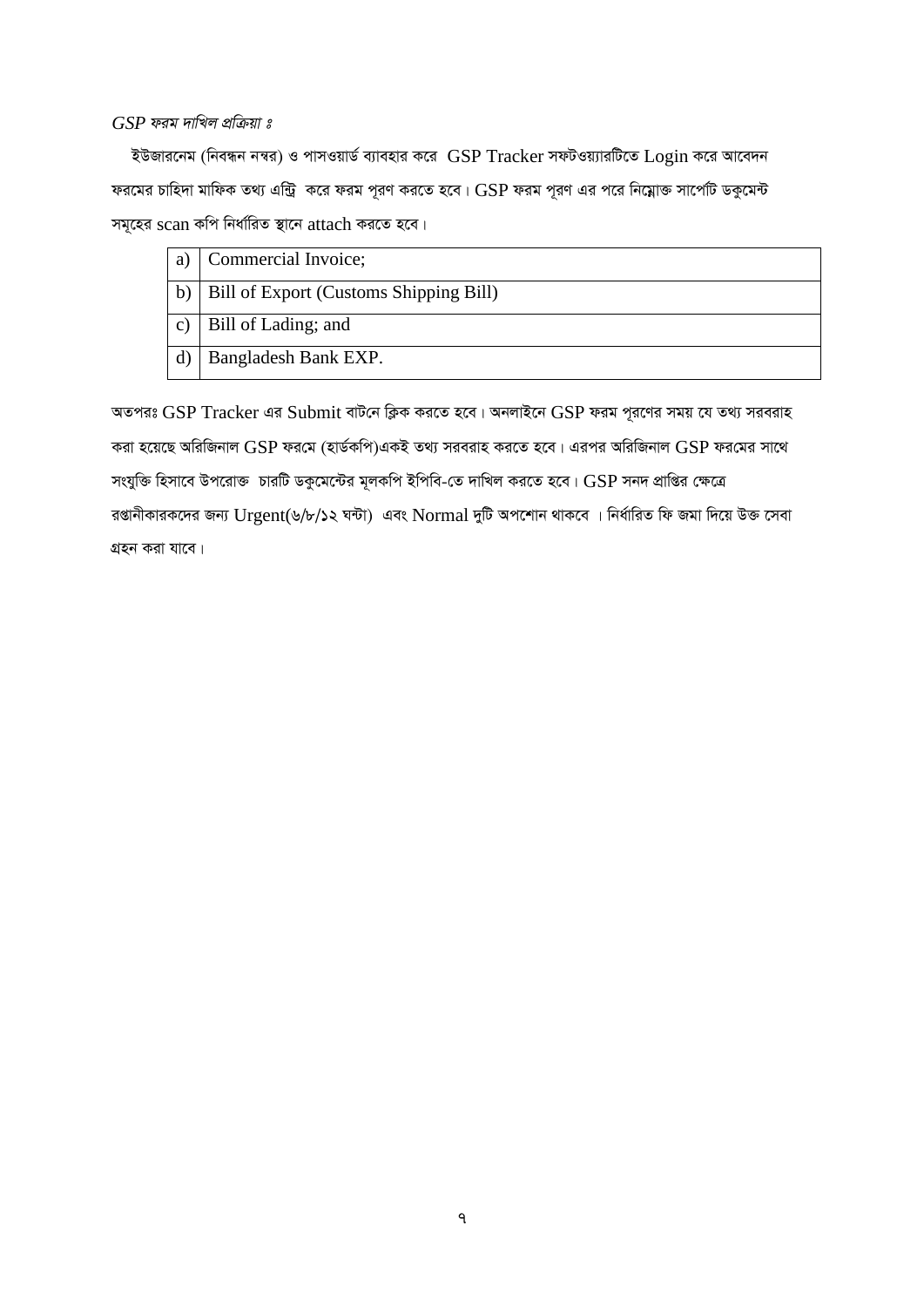#### Important Instructions about the Software

Domain: [www.epb-gsp.gov.bd](http://www.epb-gsp.gov.bd/) Username: EPB Reg. No. (Example BD12345) Password: 6 characters (mix of numbers and alphabets)

One of the wonderful feature of the software is it is fully internet browser based, users do not need to deal with complex installation steps. **We strongly recommend use of Google Chrome for better user experience.** 

How to Download Google Chrome (Best Option)

You can enter the following link and then follow installation instruction [https://support.google.com/chrome/answer/95346?hl=en&ref\\_topic=14660](https://support.google.com/chrome/answer/95346?hl=en&ref_topic=14660)

How to Download Mozilla Firefox

You can enter the following link and then follow installation instruction <http://www.mozilla.org/en-US/firefox/new/>

How to Download Internet Explorer 10

You can enter the following link and then follow installation instruction Choose – Language (English) and Windows 7 SP1 32-bit <http://windows.microsoft.com/en-us/internet-explorer/ie-10-worldwide-languages>

**\*\*\*\*\*\*\*\*\*\*\*\*\*\*\*\*\*\*\*\*\*\*\*\*\*\*\*\*\*\*\*\*\*\*\*\*\***

About the GSP Tracker 1.0 Software

GSP Automation has been funded by the European Union under Bangladesh Trade Policy Support Programme (BTPSP) for the Export Promotion Bureau (EPB). GSP Tracker software addresses registration of the exporters, distribution of blank Form A, filling and submission of Form A, and submission of supporting documents online in web-enabled environment. The blank and delivered forms can be tracked, verified, and retrieved in the future by the users of the software.

The records can be cross checked with export receipts (Bangladesh Bank) and customs data (National Board of Revenue) for accuracy and for assurance that the goods have indeed originated from Bangladesh. The software will help in managing and strengthening EPB's GSP operations from the exporter registration to the operations of the back office and fulfilling EU compliance in accordance with the Commission Regulations (EU) 1063/2010.

In developing the software, we have used state of the art licensed technology available, and our platform has been developed over the years. Users can expect their information be available in a secure environment under the purview of EPB.

> Fahim Anwar Team Leader, GSP Automation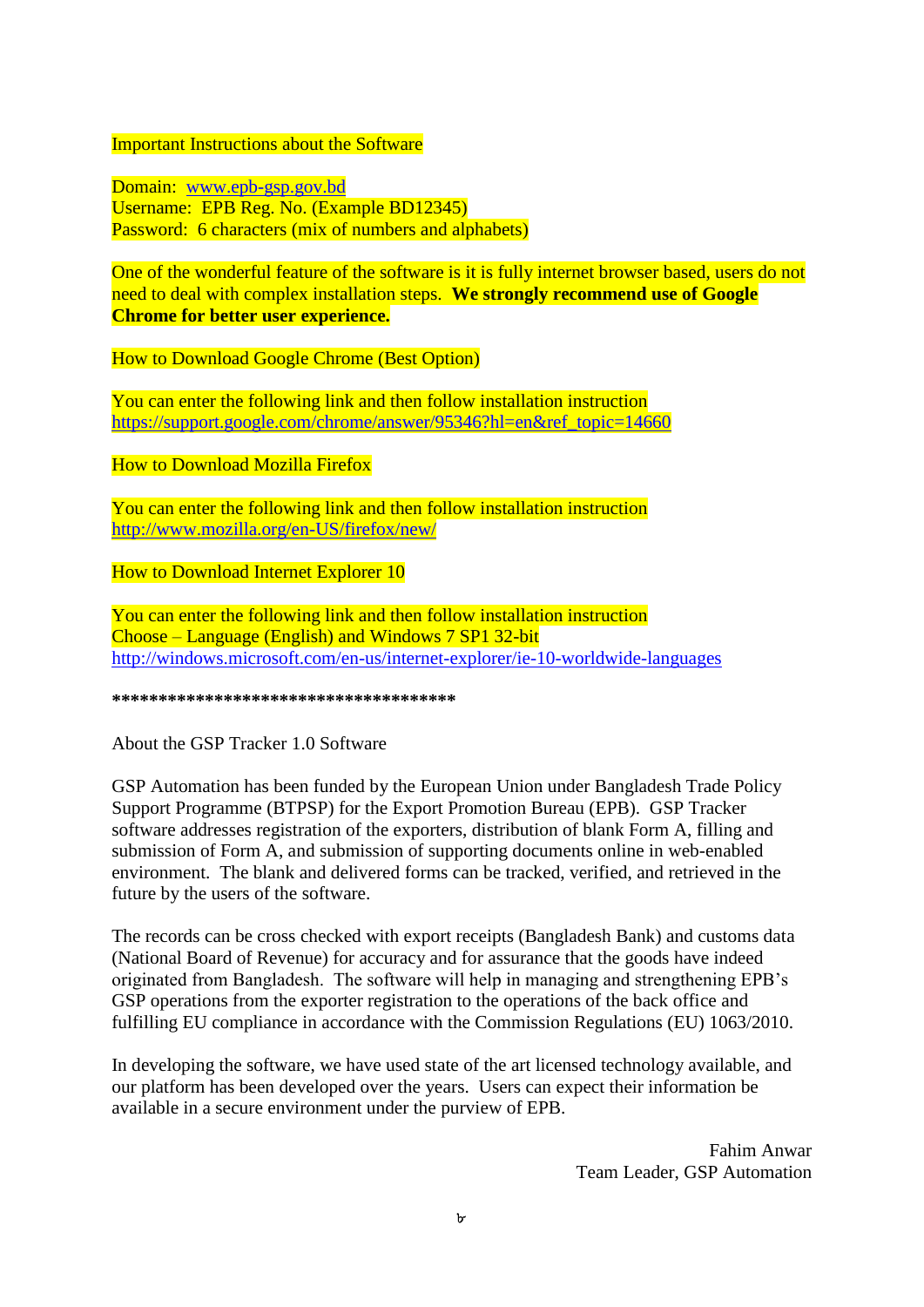# **Form-A এর নমুনা**

|                        |                                                                 | 1. Goods consigned from (exporter's, business name, adress,                                      | Reference No.                                                                                           |                                                    |                                                                                                                                                                                                                  |                                      |
|------------------------|-----------------------------------------------------------------|--------------------------------------------------------------------------------------------------|---------------------------------------------------------------------------------------------------------|----------------------------------------------------|------------------------------------------------------------------------------------------------------------------------------------------------------------------------------------------------------------------|--------------------------------------|
| country)               |                                                                 | 2. Goods consigned to (consignee's name, adresses, country)                                      |                                                                                                         |                                                    | <b>GENERALIZED SYSTEM OF PREFERENCE</b><br><b>CERTIFICATION OF ORIGIN</b><br>(Combined declaration and certificate)<br>Form A                                                                                    | A 6316129                            |
|                        |                                                                 |                                                                                                  |                                                                                                         |                                                    | (country)                                                                                                                                                                                                        |                                      |
|                        |                                                                 |                                                                                                  |                                                                                                         |                                                    |                                                                                                                                                                                                                  | Se notes overleaf                    |
|                        |                                                                 | 3. Means of transport and route (as far as known)                                                | 4. For official use                                                                                     |                                                    |                                                                                                                                                                                                                  |                                      |
| 5. Item<br>num-<br>ber | 6. Marks and<br>numbers of<br>package                           | 7. Number and kind of packages; description of goods<br><b>SAMPLE COPY</b><br><b>NOT FOR USE</b> |                                                                                                         | 8. Origin<br>criterion<br>(see notes)<br>overleaf) | 9. Gross weight<br>or others<br>quantity                                                                                                                                                                         | 10. Number<br>and date of<br>invoice |
|                        | 11. Certification<br>the declaration by the exporter is correct | It is herby certified, on the basis of control carried out, that                                 | 12. Declaration by the exporter<br>statements are correct; that all the goods were<br>goods exported to |                                                    | The undersigned hereby declares that the above details and<br>and that they comply with the origin requirements specified<br>for those goods in the generalized system of preferences for<br>(Importing country) |                                      |
|                        |                                                                 | Place and date, signature and stamp of certifying authority                                      | Place and date, signature of authorized signatory                                                       |                                                    |                                                                                                                                                                                                                  |                                      |

**Note: This sample Form A is for instructions purposes only and not for use or reproduction in any form or shape.**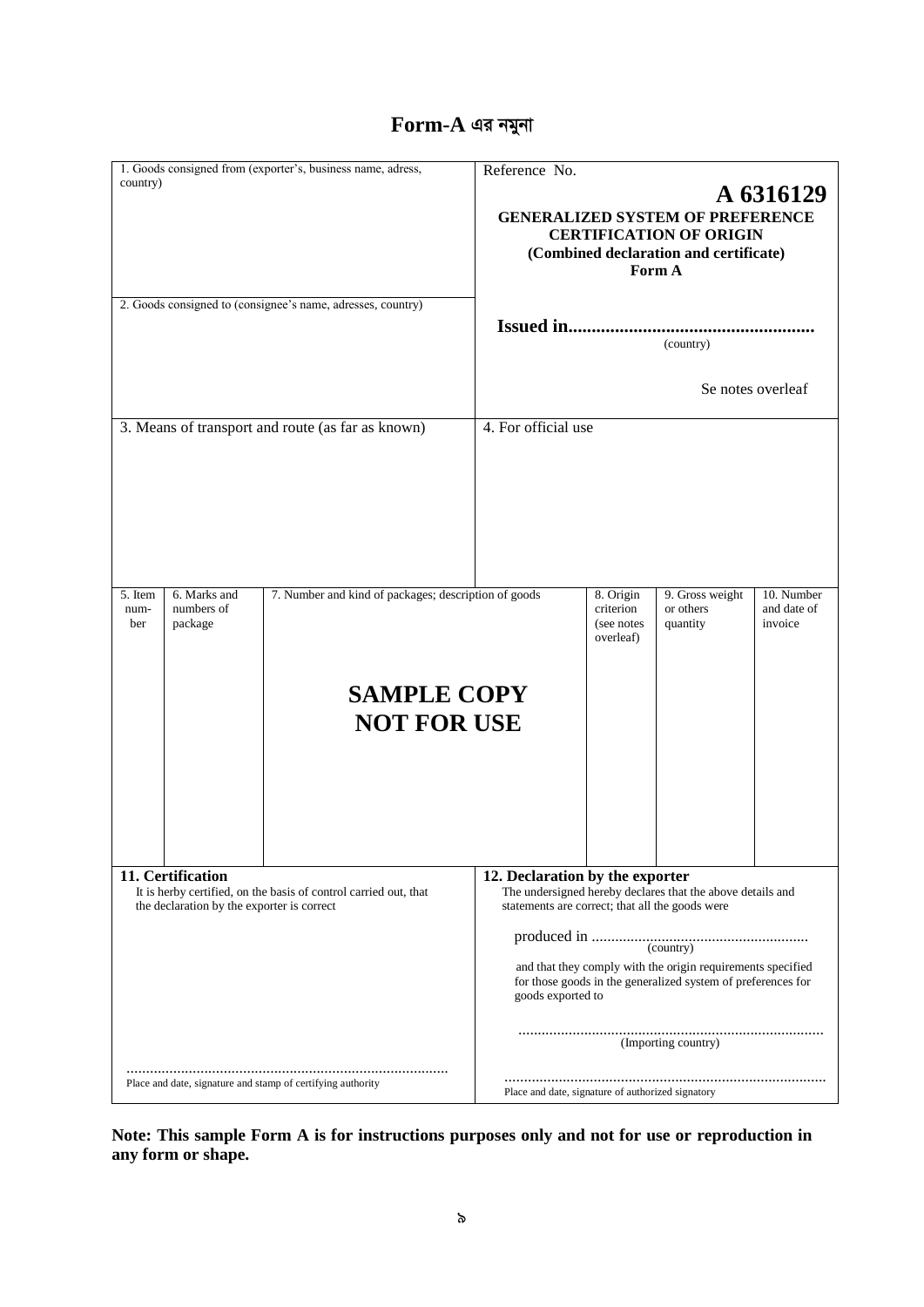# **Form-A পূরণের নির্দেশনা**

#### **1. Goods consigned from (exporter's business name, address, country)**

|                         | $EPB$ 'র নিবন্ধন রয়েছে এমন রপ্তানীকারক প্রতিষ্ঠান $EPB$ কতৃক অনুমোদিত $Form-A$ সরবরাহকারীর            |           |            |
|-------------------------|--------------------------------------------------------------------------------------------------------|-----------|------------|
|                         | (BGMEA/BKMEA) নীকট থেকে Form-A ক্রয় পূর্বক ব্যবহার করতে পারবে। GSP Tracker  লগইন করে                  |           |            |
|                         | ইস্যুকৃত Form-A এর গায়ে উল্লিখিত নম্বর অনুযায়ী প্রবেশ করতে হবে। Form-A  এই অংশ নিবন্ধিত প্রতিষ্ঠানের |           |            |
|                         | প্রয়োজনীয় তথ্য দ্বারা সয়ংক্রীয় ভাবে খালি ঘর সমুহ পূরণ হয়ে যাবে।                                   |           |            |
| উদাহরণঃ                 |                                                                                                        |           |            |
| <b>Exporter Name</b>    | Y2K Knit Limited                                                                                       |           |            |
| <b>Exporter Address</b> | 23 Motijheel C/A                                                                                       | P.S.      | Motijheel  |
| District                | Dhaka                                                                                                  | Issued In | Bangladesh |
|                         |                                                                                                        |           |            |

#### **2. Goods consigned to (consignee's name, address, country)**

|                      | আবেদনকারীকে(রপ্তানীকারক) বায়ারের(আমদানীকারক) পূর্ণনাম ও পূর্ণ ঠিকানা নির্ভূল ভাবে Form-A  এই অংশের খালি |         |                |
|----------------------|----------------------------------------------------------------------------------------------------------|---------|----------------|
|                      | ঘরের মধ্যে টাইপ করতে হবে। কোন ক্রমেই বায়ারের নাম ও ঠিকানার বানান ভূল করা যাবে না।                       |         |                |
| উদাহরণঃ              |                                                                                                          |         |                |
| <b>Importer Name</b> | H&M U.K. Limited                                                                                         |         |                |
| <b>Address</b>       | 1 Welbeck Street                                                                                         | City    | London         |
| Zip Code             | W <sub>1</sub> G <sub>0</sub> AA                                                                         | Country | United Kingdom |

#### **3. Means of transport and route (as far as known)**

| আবেদনকারীকে(রগুানীকারক) Form-A এই অংশে বন্দর এবং পথের বর্ননা( Port & Route), বি/এল নম্বর(B/L              |                   |                           |             |            |
|-----------------------------------------------------------------------------------------------------------|-------------------|---------------------------|-------------|------------|
| $\rm No$ ), বি/এল এর তারিখ (B/L Date), ভেসেলের নাম ও কনটেনারের নম্বর দারা পুরন করতে হবে। অবশ্যই সঠিক তথ্য |                   |                           |             |            |
| প্রদান পূর্বক খালি ঘর সমুহ পূরন করতে হবে । ভূল তথ্য সরবরাহ করলে আবেদনকারীর আবেদন বাতীল বলে গন্য হবে।      |                   |                           |             |            |
| উদাহরণঃ                                                                                                   |                   |                           |             |            |
| Loading Port & Route                                                                                      | Chittagong By Sea |                           |             |            |
| Bill of Lading (B/L No)                                                                                   | CHT724290         | Bill of Lading (B/L) Date |             | 16.09.2013 |
| Vassal<br>Ocean Arrow V-208                                                                               |                   | Container                 | APZU4446910 |            |

#### **4. For official use**

 $\overline{\text{Var}}$ দনকারীকে(রপ্তানীকারক)  $\overline{\text{Form-}\text{A}}$  এই অংশে ফাকা রাখতে হবে।

#### **5. Item Number**

 $\overline{\text{Var}}$ দেনকারীকে(রপ্তানীকারক)  $\overline{\text{Form-}}A$  এই অংশে  $\overline{\text{See}}$  invoice attached বাক্যটি টি লিখতে হবে।

উদাহরণঃ Item No. See invoice attached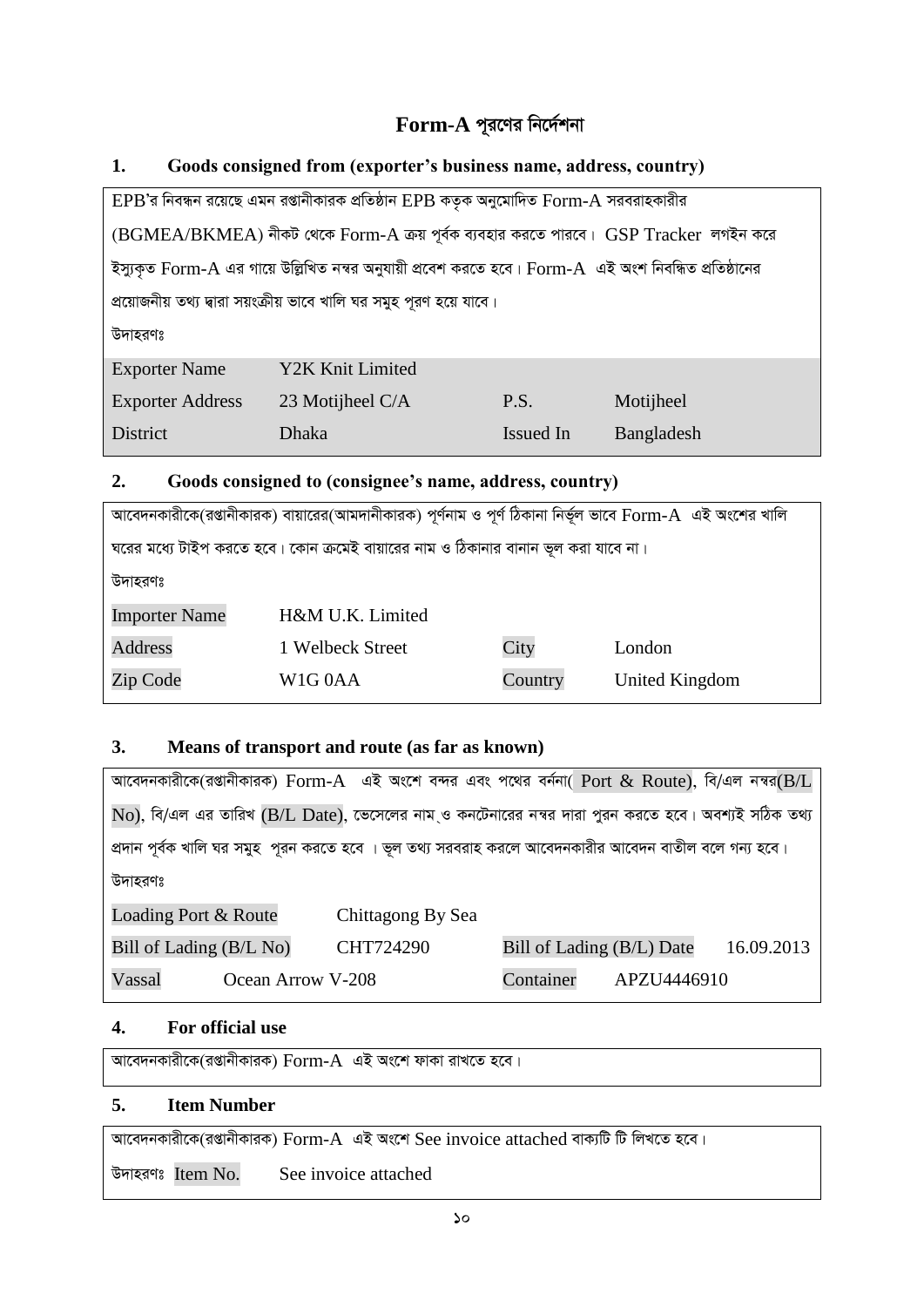#### **6. Marks and numbers of packages**

*Av‡e`bKvix‡K(ißvbxKviK)* Form-A *GB As‡k* See invoice attached *evK¨wU wU wjL‡Z n‡e|* 

*D`vniYt* 

Marks & No. of Packages See invoice attached

#### **7. Number and kind of packages; description of goods**

*Av‡e`bKvix‡K(ißvbxKviK)* Form-A *GB As‡k cY¨i mwVK eb©bv mn* EXP No., EXP Date, L/C No., L/C  $Date$ , UD No., UD Date, Shipping Bill *ও* Shipping Bill এর তথ্য দ্বারা খালি ঘর সমূহ সঠিক ভাবে পূরণ করতে হবে। উদাহরণঃ

| Description of Goods |                                                                         |            | Kids T Shirt B2003   |                                            |            |            |  |
|----------------------|-------------------------------------------------------------------------|------------|----------------------|--------------------------------------------|------------|------------|--|
|                      |                                                                         |            | See invoice attached |                                            |            |            |  |
| EXP No.              | 499-187-2012                                                            |            |                      | <b>EXP</b> Date                            | 21.08.2013 |            |  |
| L/C No.              | AF0036583000                                                            |            |                      | L/C Date                                   | 27.08.2013 |            |  |
| UD No.               | BGMEA/DHK/UD/4487/2013                                                  |            |                      | <b>UD</b> Date                             | 25.08.2013 |            |  |
|                      | Bill of Export (Shipping Bill) No.                                      |            | C 161200             | <b>Bill of Export Date</b>                 |            | 10.09.2013 |  |
|                      | আবেদনকারীকে (রপ্তানীকারক) $\operatorname{Form-A}$                       |            | এই অংশে              | সংশ্লিস্ট এসোসিয়েসনের নাম ও BIN (Business |            |            |  |
|                      | Identification Number) No. এর তথ্য দ্বারা খালি ঘর সমুহ পুরণ করতে হবে।   |            |                      |                                            |            |            |  |
| Association Reg. No. |                                                                         |            |                      | BGMEA-1234, BKMEA-037-A/2010               |            |            |  |
| BIN No.              |                                                                         | 5091003370 |                      |                                            |            |            |  |
|                      | REVISE BENGALI This section will be already preselected from reg. file. |            |                      |                                            |            |            |  |

#### **8. Origin criterion (see notes overleaf) &**

#### **9. Gross weight or other quantity**

Form-A *GB As‡k Av‡e`bKvix‡K ißvbx‡hvM¨ cY¨i wecix‡Z* GSP *myweav MÖn‡bi Rb¨* Origin criterion *wjLvi Fic*bর খালি অংশে P এবং Gross weight or others quantity লিখার নিচে W দ্বারা পূরণ করতে হবে। *D`vniYt*  8. Origin criterion(see notes overleaf) P 9. Gross Weight or other quantity W  $\overline{A}$ সাবেদনকারীকে(রপ্তানীকারক)  $\overline{F}$ orm-A এই অংশে রপ্তানীযোগ্য পণ্যর ক্যাটাগরি অনুযায়ী  $\overline{HS}$  Code কোড নির্ধারন  $\gamma$ র্বক খালিঘর সমুহ পুরন করতে হবে। একটি কনসাইনমেন্টে একাধিক পণ্যর বিপরিতে ক্যাটাগরি অনুযায়ী একাধিক  $\operatorname{HS}$  $Code$  কোড পোযোজ্য হবে। উদাহরণঃ Category Cat. 4 HS Code 6109 Quantities (Pcs.) 2000 Category Cat. 5 HS Code 6101 Quantities (Pcs.) 1000 Total Quantity 3000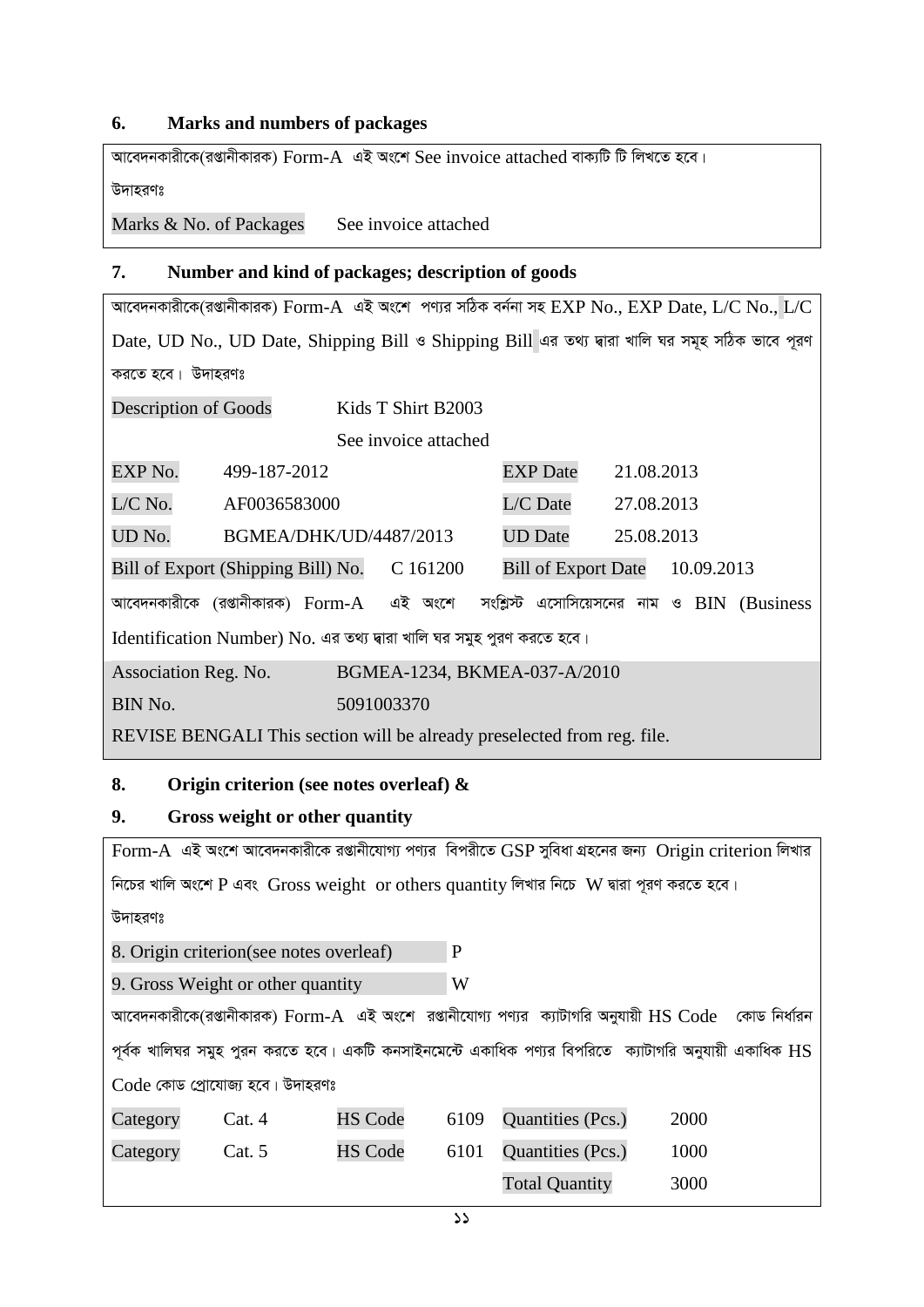#### **10. Number and date of invoices**

|                      | আবেদনকারীকে(রপ্তানীকারক) Form-A এই অংশে রপ্তানীযোগ্য পণ্যর ইনভয়েস নম্বর, ইনভয়েস তারিখ এবং ইনভয়েস |                     |            |  |
|----------------------|-----------------------------------------------------------------------------------------------------|---------------------|------------|--|
|                      | ভ্যালু (ইনভয়েস ভ্যালু ডলার/ইউরোতে)এর তথ্য দ্বারা খালি ঘর সমুহ পূরণ করতে হবে।                       |                     |            |  |
| উদাহরণঃ              |                                                                                                     |                     |            |  |
| Invoice No.          | YKL/H&M/05/2013                                                                                     | <b>Invoice Date</b> | 10.08.2013 |  |
| <b>Invoice Value</b> | USD 125000                                                                                          |                     |            |  |

#### **11. Certification (EPB Official Use)**

| $\Gamma$ orm-A এই অংশ রপ্তানী উন্নয়ন ব্যুরো কতৃক পুরণীয়। |                                                                                                                        |                   |                         |
|------------------------------------------------------------|------------------------------------------------------------------------------------------------------------------------|-------------------|-------------------------|
|                                                            | It is hereby certified, on the basis of control carried out, that the declaration by the exporter is                   |                   |                         |
| correct                                                    |                                                                                                                        |                   |                         |
| Name of EPB Officer                                        | Md. Zaman                                                                                                              | Title             | <b>Research Officer</b> |
| <b>EPB</b> Office                                          | Dhaka                                                                                                                  |                   |                         |
| EPB Ref. No.                                               | DH GB 12345                                                                                                            |                   |                         |
| Payment Conf. No.                                          | 119923-082013-1                                                                                                        | <b>Issue Date</b> | 26.09.2013              |
| 12.<br>Declaration by the exporter                         |                                                                                                                        |                   |                         |
|                                                            | আবেদনকারীকে(রপ্তানীকারক) $\rm{Form}\text{-}A$ উল্লেখিত সকল তথ্যের সত্যতা নিশ্চিত করার লক্ষ্যে নিম্লোক্ত ঘোষণা ফরমের এই |                   |                         |
| অংশে প্রদান করতে হবে ।                                     |                                                                                                                        |                   |                         |
|                                                            | The undersigned hereby declares that the above details and statements are correct; that all the                        |                   |                         |
| goods were produced in                                     |                                                                                                                        |                   |                         |
| Country<br>Bangladesh                                      |                                                                                                                        |                   |                         |
|                                                            | and that they comply with the origin requirements specified for those goods in the GSP for                             |                   |                         |
| goods exported to                                          |                                                                                                                        |                   |                         |
| <b>Importing Country</b>                                   | <b>United Kingdom</b>                                                                                                  |                   |                         |
| <b>Authorized Person</b>                                   | Title<br>M. Chowdhury<br>Director                                                                                      |                   |                         |

*12*

Place Dhaka Date 25.09.2013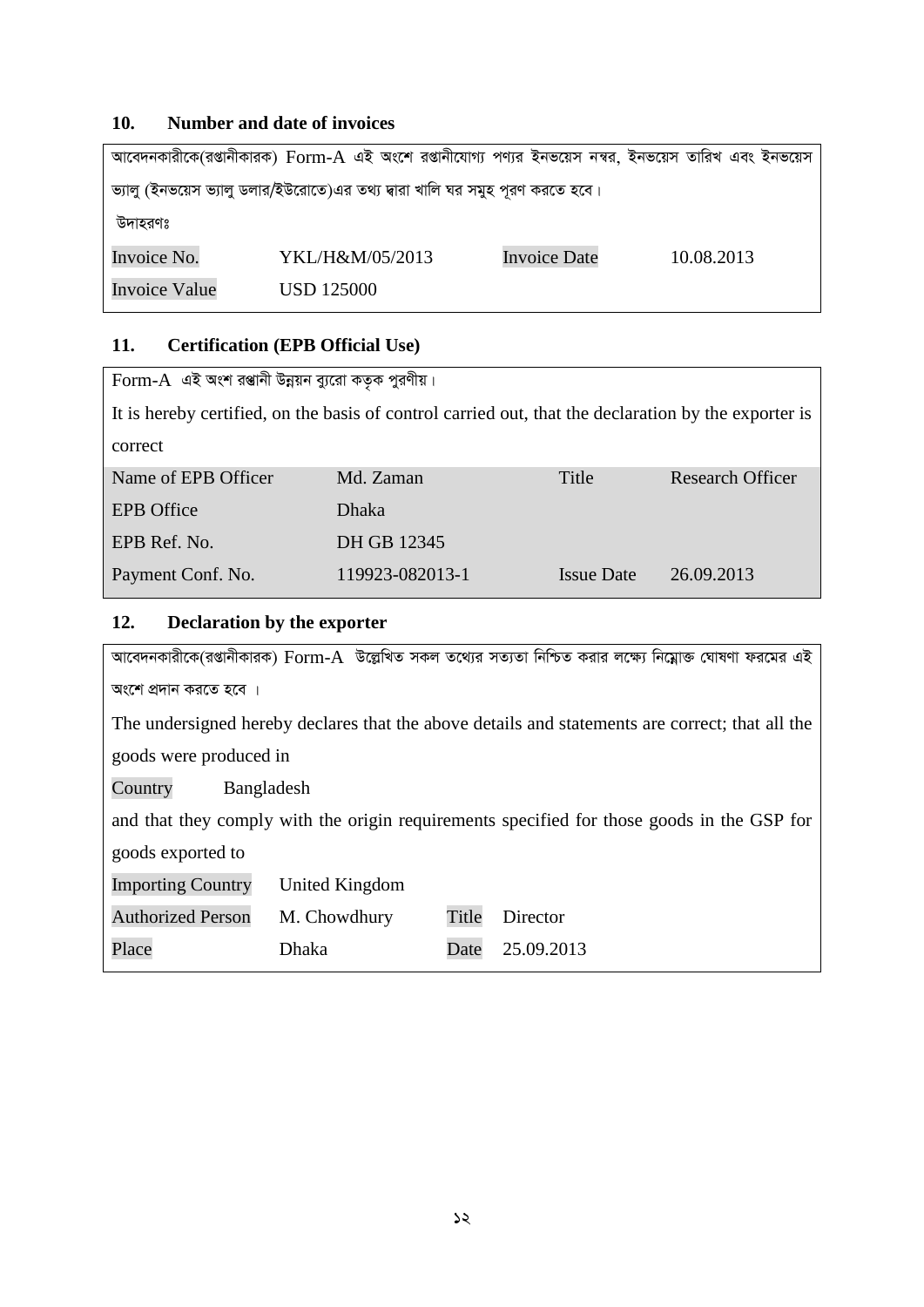# **GSP Tracker-***Gi gva¨‡g* **Form-A** *c~i‡Yi bgybv wPÎ*

Form A *bgybv wPÎ (1)*

| <b>FORM A DETAILS</b><br><b>GSP Service Time</b><br>6 hours<br>Y2K Knit Limited<br><b>Exporter Name</b><br>$\mathcal{L}$<br>P.S.<br>Motijheel<br><b>Exporter Address</b><br>23 Motijheel C/A<br>Commercial Invoice<br><b>Dhaka</b><br>Bangladesh<br><b>Issued In</b><br><b>District</b><br>NBR Bill of Export<br>H&M U.K. Limited<br><b>Importer Name</b><br>1 Welbeck Street<br>London<br>Address<br>City<br>Bangladesh Bank Exp<br>$\overline{\phantom{a}}$<br>W1G 0AA<br>United Kingdom<br>Zip Code<br>Country<br>Official Use<br>Loading Port and<br>Chittagong By Sea<br>Route<br>$\widehat{\Xi}$<br><b>Bill of Lading</b><br>CHT724290<br><b>Bill of Lading</b><br>01.01.0001<br>(B/L) No.<br>(B/L) Date<br>Ocean Arrow V-208<br>Container<br>APZU4446910<br>Vessel<br>Marks Per Attachement<br>As Per Packing List<br>Marks & No. of<br>Item No.<br>Packages | <b>GSP TRACKER</b><br>→ A0000500 |  |  | BD00055, Y2K Knit Limited<br>Verified |
|---------------------------------------------------------------------------------------------------------------------------------------------------------------------------------------------------------------------------------------------------------------------------------------------------------------------------------------------------------------------------------------------------------------------------------------------------------------------------------------------------------------------------------------------------------------------------------------------------------------------------------------------------------------------------------------------------------------------------------------------------------------------------------------------------------------------------------------------------------------------|----------------------------------|--|--|---------------------------------------|
|                                                                                                                                                                                                                                                                                                                                                                                                                                                                                                                                                                                                                                                                                                                                                                                                                                                                     | General                          |  |  |                                       |
|                                                                                                                                                                                                                                                                                                                                                                                                                                                                                                                                                                                                                                                                                                                                                                                                                                                                     | Form A Details                   |  |  |                                       |
|                                                                                                                                                                                                                                                                                                                                                                                                                                                                                                                                                                                                                                                                                                                                                                                                                                                                     |                                  |  |  |                                       |
|                                                                                                                                                                                                                                                                                                                                                                                                                                                                                                                                                                                                                                                                                                                                                                                                                                                                     |                                  |  |  |                                       |
|                                                                                                                                                                                                                                                                                                                                                                                                                                                                                                                                                                                                                                                                                                                                                                                                                                                                     | <b>Bill of Lading</b>            |  |  |                                       |
|                                                                                                                                                                                                                                                                                                                                                                                                                                                                                                                                                                                                                                                                                                                                                                                                                                                                     |                                  |  |  |                                       |
|                                                                                                                                                                                                                                                                                                                                                                                                                                                                                                                                                                                                                                                                                                                                                                                                                                                                     | Form A Copy                      |  |  |                                       |
|                                                                                                                                                                                                                                                                                                                                                                                                                                                                                                                                                                                                                                                                                                                                                                                                                                                                     |                                  |  |  |                                       |
|                                                                                                                                                                                                                                                                                                                                                                                                                                                                                                                                                                                                                                                                                                                                                                                                                                                                     |                                  |  |  |                                       |
|                                                                                                                                                                                                                                                                                                                                                                                                                                                                                                                                                                                                                                                                                                                                                                                                                                                                     |                                  |  |  |                                       |
|                                                                                                                                                                                                                                                                                                                                                                                                                                                                                                                                                                                                                                                                                                                                                                                                                                                                     |                                  |  |  |                                       |

# Form A *bgybv wPÎ (2)*

| + 20000500            |                                                 |                              |                                                  |            |                               | BD00055, Y2K Knit Limited<br>Verified | $\ominus$                |
|-----------------------|-------------------------------------------------|------------------------------|--------------------------------------------------|------------|-------------------------------|---------------------------------------|--------------------------|
| General               | <b>FORM A DETAILS</b>                           |                              |                                                  |            | <b>GSP Service Time</b>       | 6 hours                               | $\overline{\phantom{a}}$ |
| Form A Details        | $\rightarrow$                                   |                              |                                                  |            |                               |                                       |                          |
| Commercial Invoice    | No. & Kind of<br>Packages                       | 57 Cartoons                  |                                                  |            |                               |                                       |                          |
| NBR Bill of Export    | Description of                                  | Kids T Shirt B2003           |                                                  |            |                               |                                       |                          |
| <b>Bill of Lading</b> | Goods                                           | See Packing List Attached    |                                                  |            |                               |                                       |                          |
| Bangladesh Bank Exp   |                                                 |                              |                                                  |            |                               |                                       |                          |
| Form A Copy           | EXP No.                                         | 499-187-2012                 | <b>EXP Date</b>                                  | 08.03.2012 | $\mathrel{\mathop{\boxplus}}$ |                                       |                          |
| Official Use          | L/C No.                                         | AF0036583000                 | L/C Date                                         | 01.01.0001 | 曲                             |                                       |                          |
|                       | UD No.                                          | BGMEA/DHK/UD/4487/2012       | <b>UD</b> Date                                   | 01.01.0001 | $\blacksquare$                |                                       |                          |
|                       | <b>Bill of Export</b><br>(Shipping Bill)<br>No. | $C$ 161200                   | <b>Bill of Export</b><br>(Shipping Bill)<br>Date | 01.01.0001 | $\mathfrak{m}$                |                                       |                          |
|                       | Association Reg.<br>No.                         | BGMEA-1234, BKMEA-037-A/2010 | BIN No.                                          | 5091003370 |                               |                                       |                          |
|                       |                                                 |                              |                                                  |            |                               |                                       |                          |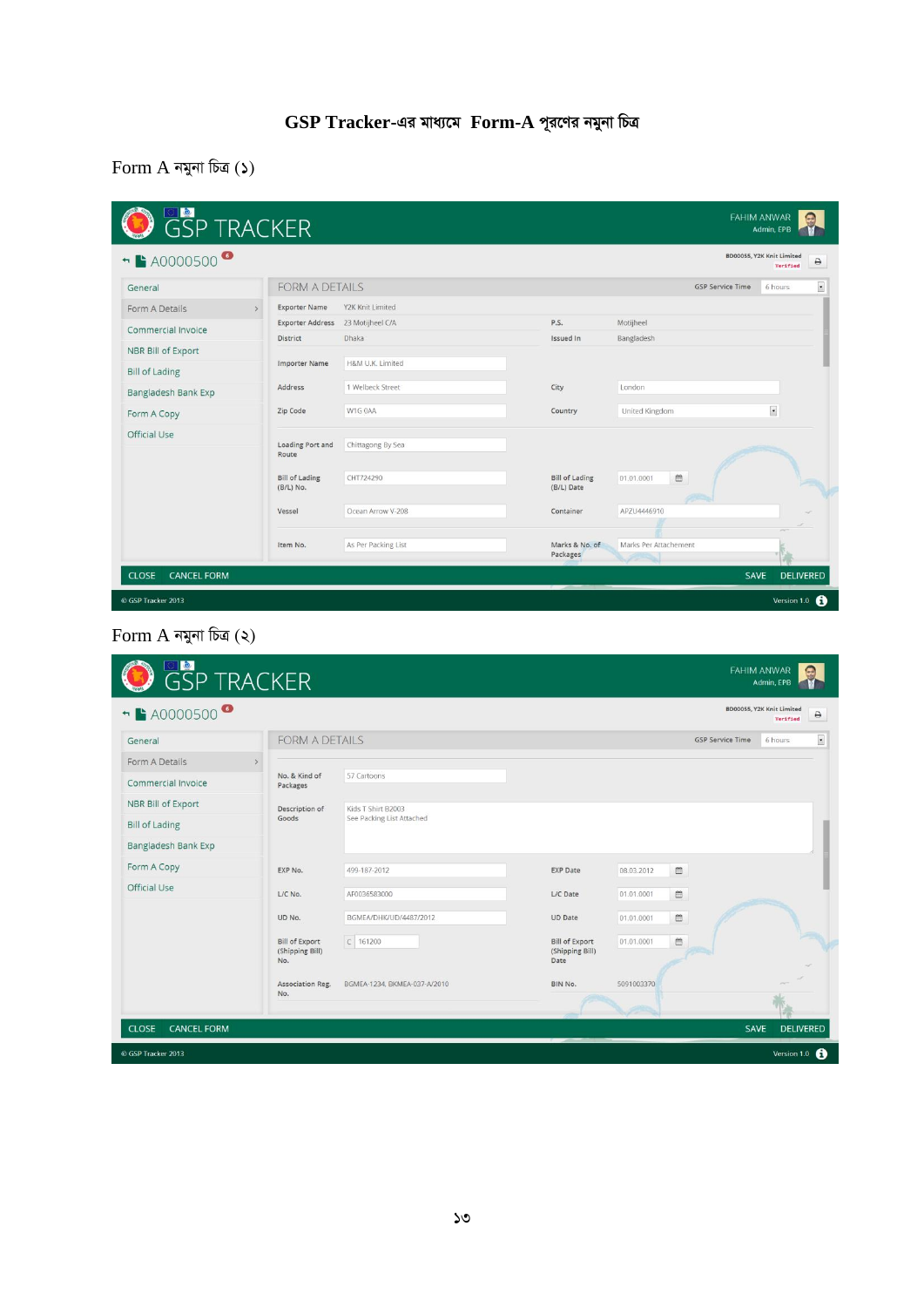# Form A *bgybv wPÎ (3)*

| <b>FORM A DETAILS</b><br><b>GSP Service Time</b><br>6 hours<br>General<br>Form A Details<br>$\rightarrow$<br>HS Code<br>Quantities (Pcs.)<br>Category<br>Commercial Invoice<br>$\circ$<br>$\blacksquare$<br>$\overline{\mathbf{z}}$<br>$\mathbf{0}$<br>NBR Bill of Export<br>$\bullet$<br>Cat.4<br>6109<br>2757<br><b>Bill of Lading</b><br>Total Quantity 2757<br>Bangladesh Bank Exp<br>$\blacksquare$<br>YKL/H&M/02/2012<br><b>Invoice Date</b><br>08.03.2012<br>Invoice No.<br>Form A Copy<br>Official Use<br>$\overline{0}$<br><b>Invoice Value</b><br>Declaration by Exporter<br>The undersigned hereby declares that the above details and statements are correct; that all the goods were produced in:<br>Bangladesh<br>Country<br>And that they comply with the origin requirements specified for those goods in the GSP for goods exported to<br>Importing<br>United Kingdom<br>Country | + 20000500 |  |  |  | BD00055, Y2K Knit Limited<br>Verified |  |
|---------------------------------------------------------------------------------------------------------------------------------------------------------------------------------------------------------------------------------------------------------------------------------------------------------------------------------------------------------------------------------------------------------------------------------------------------------------------------------------------------------------------------------------------------------------------------------------------------------------------------------------------------------------------------------------------------------------------------------------------------------------------------------------------------------------------------------------------------------------------------------------------------|------------|--|--|--|---------------------------------------|--|
|                                                                                                                                                                                                                                                                                                                                                                                                                                                                                                                                                                                                                                                                                                                                                                                                                                                                                                   |            |  |  |  |                                       |  |
|                                                                                                                                                                                                                                                                                                                                                                                                                                                                                                                                                                                                                                                                                                                                                                                                                                                                                                   |            |  |  |  |                                       |  |
|                                                                                                                                                                                                                                                                                                                                                                                                                                                                                                                                                                                                                                                                                                                                                                                                                                                                                                   |            |  |  |  |                                       |  |
|                                                                                                                                                                                                                                                                                                                                                                                                                                                                                                                                                                                                                                                                                                                                                                                                                                                                                                   |            |  |  |  |                                       |  |
|                                                                                                                                                                                                                                                                                                                                                                                                                                                                                                                                                                                                                                                                                                                                                                                                                                                                                                   |            |  |  |  |                                       |  |
|                                                                                                                                                                                                                                                                                                                                                                                                                                                                                                                                                                                                                                                                                                                                                                                                                                                                                                   |            |  |  |  |                                       |  |
|                                                                                                                                                                                                                                                                                                                                                                                                                                                                                                                                                                                                                                                                                                                                                                                                                                                                                                   |            |  |  |  |                                       |  |
|                                                                                                                                                                                                                                                                                                                                                                                                                                                                                                                                                                                                                                                                                                                                                                                                                                                                                                   |            |  |  |  |                                       |  |
|                                                                                                                                                                                                                                                                                                                                                                                                                                                                                                                                                                                                                                                                                                                                                                                                                                                                                                   |            |  |  |  |                                       |  |
|                                                                                                                                                                                                                                                                                                                                                                                                                                                                                                                                                                                                                                                                                                                                                                                                                                                                                                   |            |  |  |  |                                       |  |
|                                                                                                                                                                                                                                                                                                                                                                                                                                                                                                                                                                                                                                                                                                                                                                                                                                                                                                   |            |  |  |  |                                       |  |
|                                                                                                                                                                                                                                                                                                                                                                                                                                                                                                                                                                                                                                                                                                                                                                                                                                                                                                   |            |  |  |  |                                       |  |

# $\text{Form A }$  নমুনা চিত্ৰ (8)

| + A0000500                      | <b>GSP TRACKER</b>          |                                                                                                               |                          |                   |                                    | BD00055, Y2K Knit Limited<br>Verified | ₿                       |
|---------------------------------|-----------------------------|---------------------------------------------------------------------------------------------------------------|--------------------------|-------------------|------------------------------------|---------------------------------------|-------------------------|
| General                         | <b>FORM A DETAILS</b>       |                                                                                                               |                          |                   | <b>GSP Service Time</b>            | 6 hours                               | $\overline{\mathbf{z}}$ |
| Form A Details<br>$\rightarrow$ |                             | And that they comply with the origin requirements specified for those goods in the GSP for goods exported to  |                          |                   |                                    |                                       |                         |
| Commercial Invoice              | Importing<br>Country        | United Kingdom                                                                                                |                          |                   |                                    |                                       |                         |
| NBR Bill of Export              | Authorized                  | S. Islam                                                                                                      |                          | Title             | Commercial Officer                 |                                       |                         |
| <b>Bill of Lading</b>           | Person                      |                                                                                                               |                          |                   |                                    |                                       |                         |
| Bangladesh Bank Exp             | Place                       | Dhaka                                                                                                         | $\overline{\phantom{a}}$ | Date              | $\hfill\blacksquare$<br>01.01.0001 |                                       |                         |
| Form A Copy                     |                             | Certification (EPB Official Use)                                                                              |                          |                   |                                    |                                       |                         |
| Official Use                    |                             | It is hereby certified, on the basis of control carried out, that the declaration by the exporter is correct. |                          |                   |                                    |                                       |                         |
|                                 | Name of EPB<br>Officer      | Md. Zaman                                                                                                     |                          | Title             | Research Officer                   |                                       |                         |
|                                 | EPB Office                  | Dhaka                                                                                                         | $\blacksquare$           |                   |                                    |                                       |                         |
|                                 | EPB Ref. No.                | GB<br>12345<br>DH                                                                                             |                          |                   |                                    |                                       |                         |
|                                 | Payment<br>Confirmation No. | 119923-082013-1                                                                                               |                          | <b>Issue Date</b> | 曲<br>28.09.2013                    |                                       |                         |